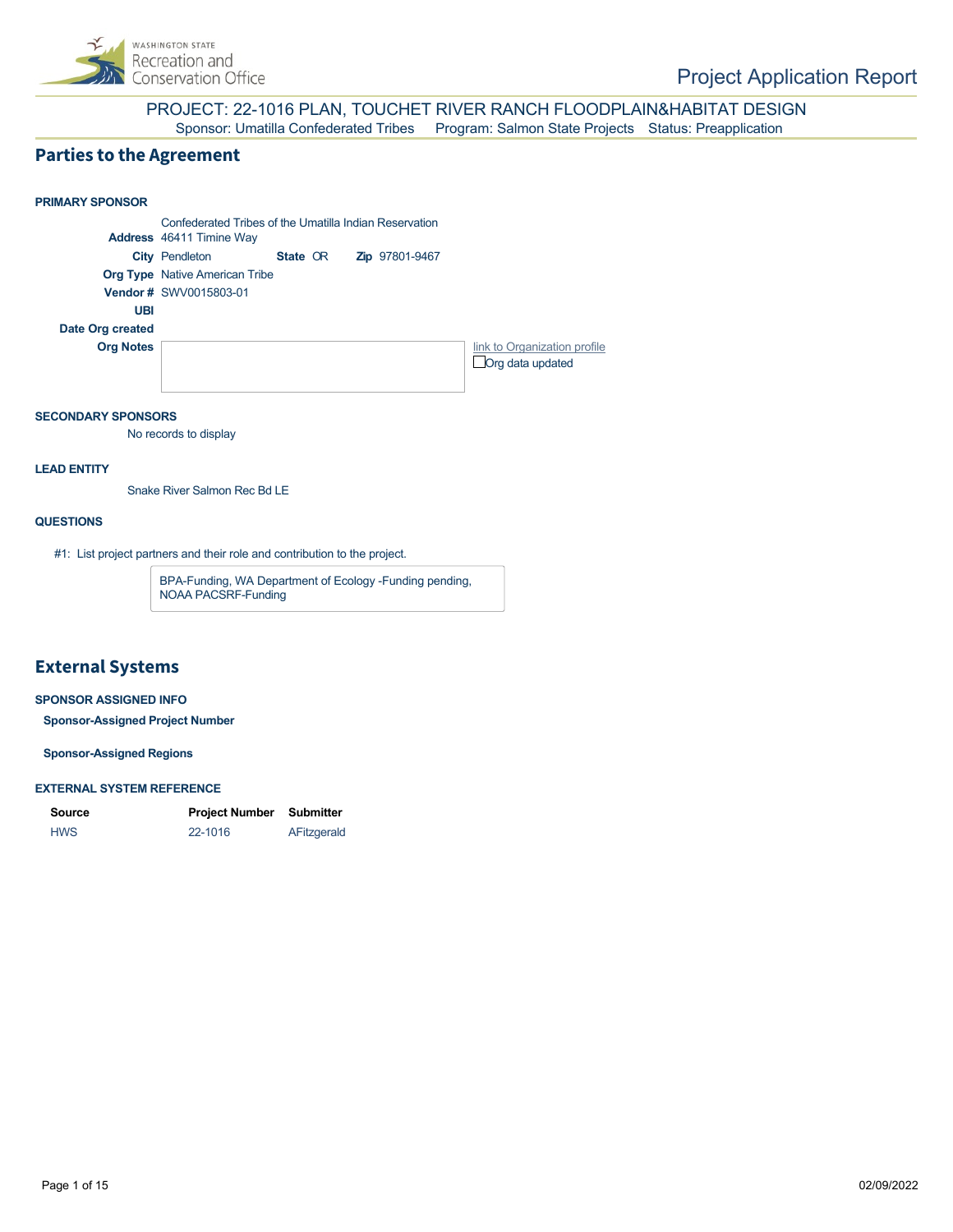# **Project Contacts**

| <b>Contact Name</b><br><b>Primary Org</b>                   | <b>Project Role</b>        | <b>Work Phone</b> | <b>Work Email</b>       |
|-------------------------------------------------------------|----------------------------|-------------------|-------------------------|
| Alice Rubin<br>Rec. and Conserv. Office                     | <b>Project Manager</b>     | (360) 867-8584    | alice.rubin@rco.wa.gov  |
| <b>Gerald Middel</b><br><b>Umatilla Confederated Tribes</b> | <b>Project Contact</b>     | (541) 969-9925    | geraldmiddel@ctuir.org  |
| Ali Fitzgerald<br>Snake River Salmon Rec Bd LE              | <b>Lead Entity Contact</b> | (509) 382-4115    | ali@snakeriverboard.org |

# **Worksites & Properties**

- **# Worksite Name**
- #1 Touchet River Ranch Floodplain&Habitat Design

#### **Planning Property Name**

 $\checkmark$ Touchet River Ranch LLC RM 14.2- RM 17.2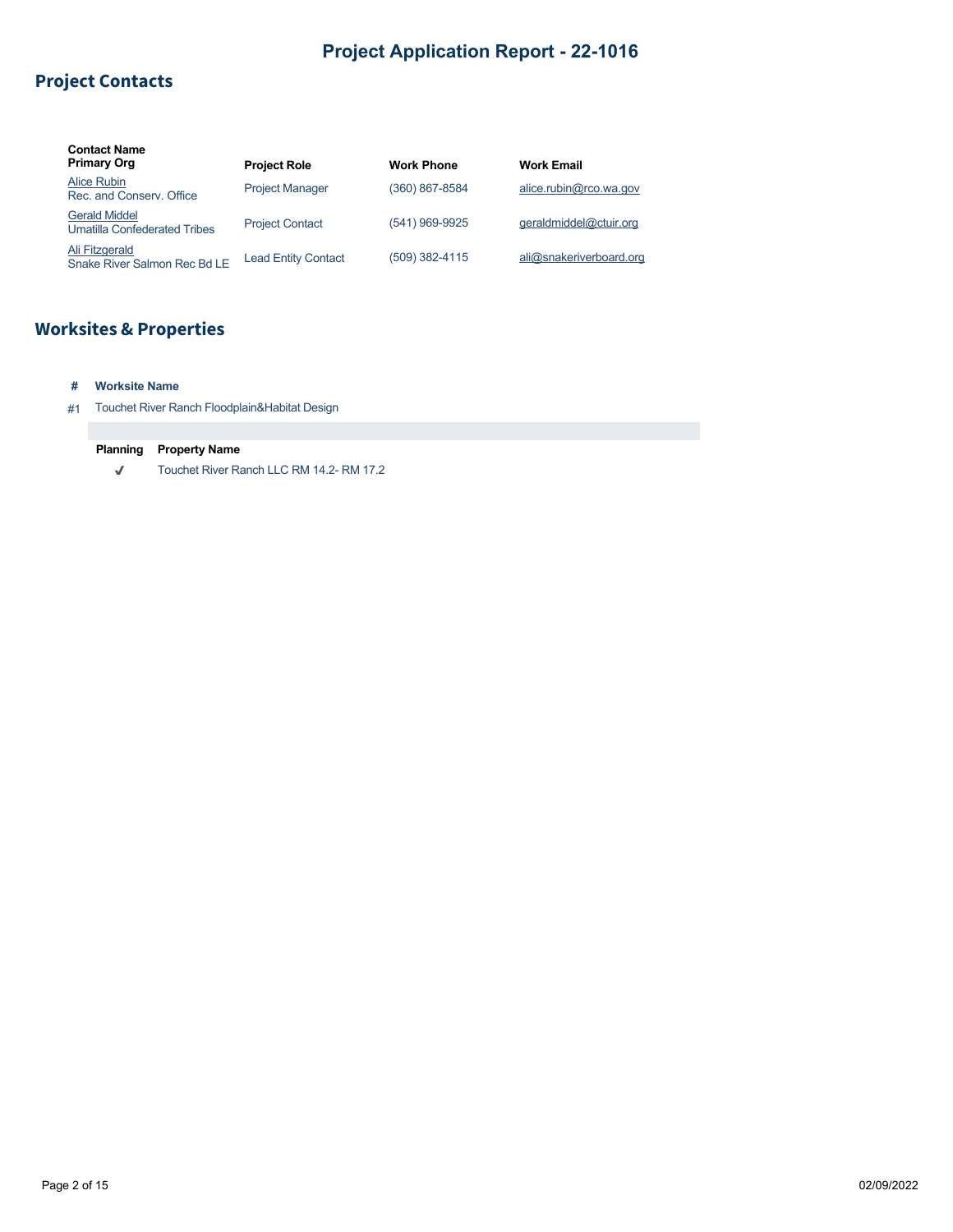## **Worksite Map & Description**

**Worksite #1: Touchet River Ranch Floodplain&Habitat Design**

**WORKSITE ADDRESS**

**Street Address** 6535/6539 Luckenbill Road **City, State, Zip** Walla Walla WA 99362

### **Worksite Details**

#### **Worksite #1: Touchet River Ranch Floodplain&Habitat Design**

#### **SITE ACCESS DIRECTIONS**

| Walla Walla Regional Airport<br>45 Terminal Loop, Walla Walla, WA 99362                                          |  |
|------------------------------------------------------------------------------------------------------------------|--|
| Head southwest toward A St<br>$0.1$ mi                                                                           |  |
| Turn right onto A St<br>443 ft                                                                                   |  |
| Turn right to merge onto US-12 W toward Pasco<br>6.7 mi                                                          |  |
| Turn right onto Sudbury Rd<br>10.9 <sub>mi</sub>                                                                 |  |
| Keep left to continue on Luckenbill Rd<br>6.5 <sub>mi</sub><br>6539 Luckenbill Rd #6535<br>Walla Walla, WA 99362 |  |

#### **TARGETED ESU SPECIES**

| <b>Species by ESU</b>                                                | Eaa Present                                | Juvenile Present Adult Present Population Trend |              |           |
|----------------------------------------------------------------------|--------------------------------------------|-------------------------------------------------|--------------|-----------|
| Steelhead-Middle Columbia River,<br><b>Touchet River, Threatened</b> |                                            |                                                 | $\checkmark$ | l Jnknown |
| Chinook-unidentified                                                 |                                            |                                                 | $\checkmark$ | l Inknown |
| Reference or source used                                             | Washington Department of Fish and Wildlife |                                                 |              |           |

#### **TARGETED NON-ESU SPECIES**

**Species by Non-ESU Notes** Bull Trout **Migration corridor and winter rearing** 

#### **Questions**

#1: Give street address or road name and mile post for this worksite if available.

6535/6539 Luckenbill Road, Walla Walla WA 99362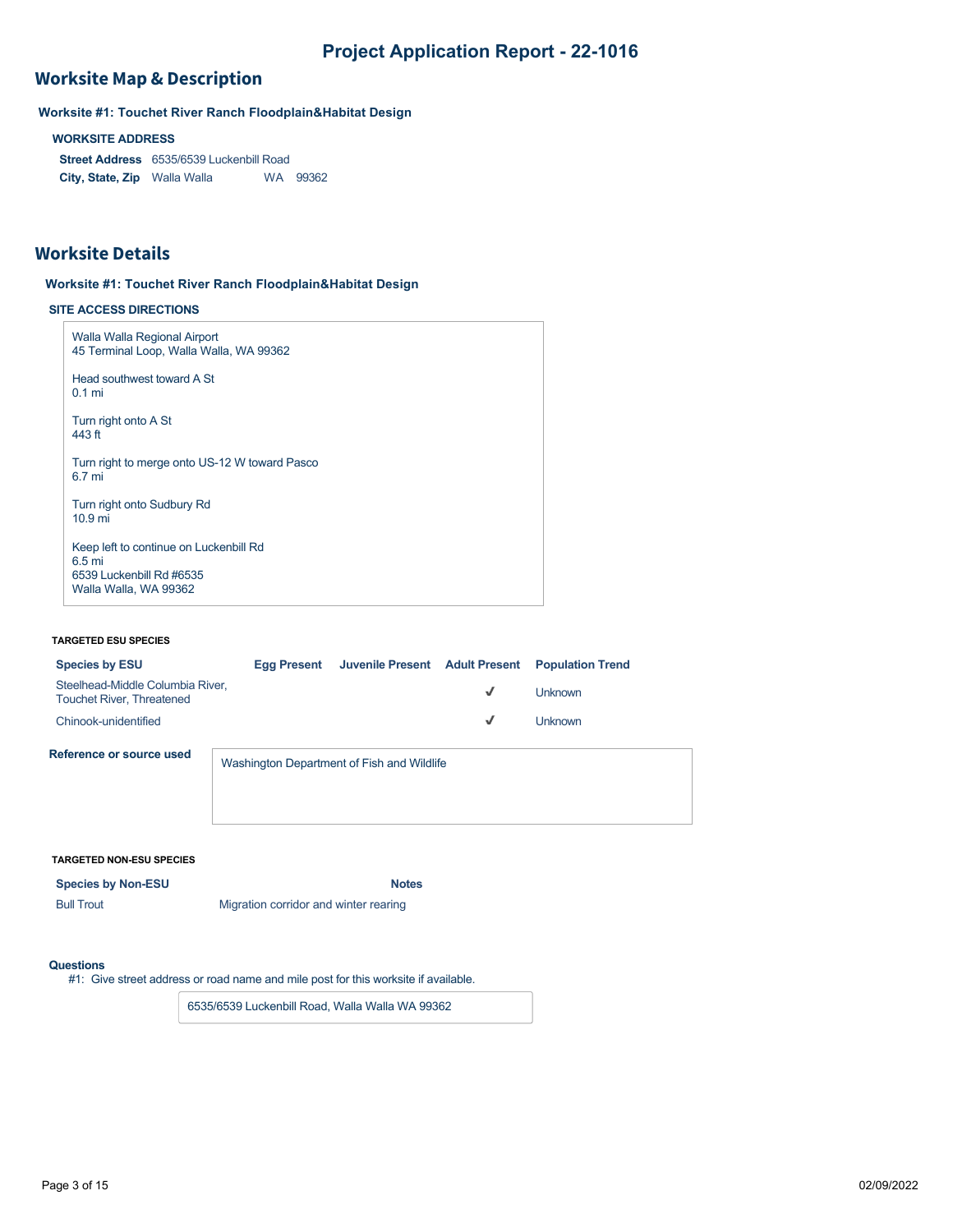# **Project Location**

|                               | <b>RELATED PROJECTS</b>      |                                                                                                                                                                                                                                                                                                                                                                                                   |                                                                                                                                                                                                                                                                                                                                                                                                                                                                                                                                                                                                                                                                                                                                                                                                                                                                             |                                         |  |              |  |
|-------------------------------|------------------------------|---------------------------------------------------------------------------------------------------------------------------------------------------------------------------------------------------------------------------------------------------------------------------------------------------------------------------------------------------------------------------------------------------|-----------------------------------------------------------------------------------------------------------------------------------------------------------------------------------------------------------------------------------------------------------------------------------------------------------------------------------------------------------------------------------------------------------------------------------------------------------------------------------------------------------------------------------------------------------------------------------------------------------------------------------------------------------------------------------------------------------------------------------------------------------------------------------------------------------------------------------------------------------------------------|-----------------------------------------|--|--------------|--|
|                               | <b>Projects in PRISM</b>     |                                                                                                                                                                                                                                                                                                                                                                                                   |                                                                                                                                                                                                                                                                                                                                                                                                                                                                                                                                                                                                                                                                                                                                                                                                                                                                             |                                         |  |              |  |
| <b>PRISM</b><br><b>Number</b> |                              | <b>Project Name</b>                                                                                                                                                                                                                                                                                                                                                                               |                                                                                                                                                                                                                                                                                                                                                                                                                                                                                                                                                                                                                                                                                                                                                                                                                                                                             | <b>Current Status Relationship Type</b> |  | <b>Notes</b> |  |
|                               |                              | No related project selected                                                                                                                                                                                                                                                                                                                                                                       |                                                                                                                                                                                                                                                                                                                                                                                                                                                                                                                                                                                                                                                                                                                                                                                                                                                                             |                                         |  |              |  |
|                               | <b>Related Project Notes</b> |                                                                                                                                                                                                                                                                                                                                                                                                   |                                                                                                                                                                                                                                                                                                                                                                                                                                                                                                                                                                                                                                                                                                                                                                                                                                                                             |                                         |  |              |  |
|                               |                              |                                                                                                                                                                                                                                                                                                                                                                                                   |                                                                                                                                                                                                                                                                                                                                                                                                                                                                                                                                                                                                                                                                                                                                                                                                                                                                             |                                         |  |              |  |
|                               |                              |                                                                                                                                                                                                                                                                                                                                                                                                   |                                                                                                                                                                                                                                                                                                                                                                                                                                                                                                                                                                                                                                                                                                                                                                                                                                                                             |                                         |  |              |  |
| <b>Questions</b>              |                              | #1: Project location. Describe the geographic location, water bodies, and the location of the project in the watershed, i.e.<br>nearshore, tributary, main-stem, off-channel, etc.<br>as commercial agriculture.<br>#2: How does this project fit within your regional recovery plan and/or local lead entity's strategy to restore or protect<br>salmonid habitat? Cite section and page number. | This project is located on the mainstem Touchet River between the<br>towns of Prescott and Touchet in Walla Walla County. The<br>Touchet River is a tributary to the Walla Walla River. The project<br>reach is located in WRIA 32. The coordinates of the upper most<br>part of the project are 46 Degrees 13' 27" N and 118 Degrees 35'<br>21" W while the coordinates of the downstream limits of the<br>project are 46 Degrees 11' 53" N and 118 Degrees 38' 15" W.<br>This project lies at approximately Touchet River Mile 14.5 to 17.5. The adjacent valley<br>and floodplain area on this 3 mile stretch exceed 250 acres. This region is primary used                                                                                                                                                                                                              |                                         |  |              |  |
|                               |                              | Walla watersheds.                                                                                                                                                                                                                                                                                                                                                                                 | The proposed project is identified as a priority project in the<br>Snake River Salmon Recovery Plan for SE Washington (2011)<br>and 3-year work plan for which the Board is tasked with<br>implementing as part of the Snake River Salmon Recovery Plan<br>for SE Washington (2011). This stretch of the mainstem Touchet<br>is considered a Priority Migratory Reach by the SRSRB.<br>This project is also in direct alignment with the Walla Walla Water<br>2050 plan, led by Ecology, and supports the implementation of the<br>Tier 1.01 top priority strategy identified in the plan to reconnect<br>floodplain and restore channel complexity to reduce flood risk and<br>improve habitat. Additionally, this project also supports the<br>implementation of the Total Maximum Daily Load Water Quality<br>Implementation Plans associated with the Touchet and Walla |                                         |  |              |  |
|                               | No                           | #3: Is this project part of a larger overall project?                                                                                                                                                                                                                                                                                                                                             |                                                                                                                                                                                                                                                                                                                                                                                                                                                                                                                                                                                                                                                                                                                                                                                                                                                                             |                                         |  |              |  |
|                               | No                           | #4: Is the project on State Owned Aquatic Lands? Please contact the Washington State Department of Natural Resources<br>to make a determination. Aquatic Districts and Managers                                                                                                                                                                                                                   |                                                                                                                                                                                                                                                                                                                                                                                                                                                                                                                                                                                                                                                                                                                                                                                                                                                                             |                                         |  |              |  |

## **Property Details**

**Property: Touchet River Ranch LLC RM 14.2- RM 17.2 (Worksite #1: Touchet River Ranch Floodplain&Habitat Design)**

**Planning**

| <b>LANDOWNER</b> |                           |
|------------------|---------------------------|
| <b>Name</b>      | John and Susan Gailey     |
| <b>Address</b>   | 6535/6539 Luckenbill Road |

**CONTROL & TENURE**

| <b>Instrument Type</b> | Easement - Permanent |
|------------------------|----------------------|
| Timing                 | Proposed             |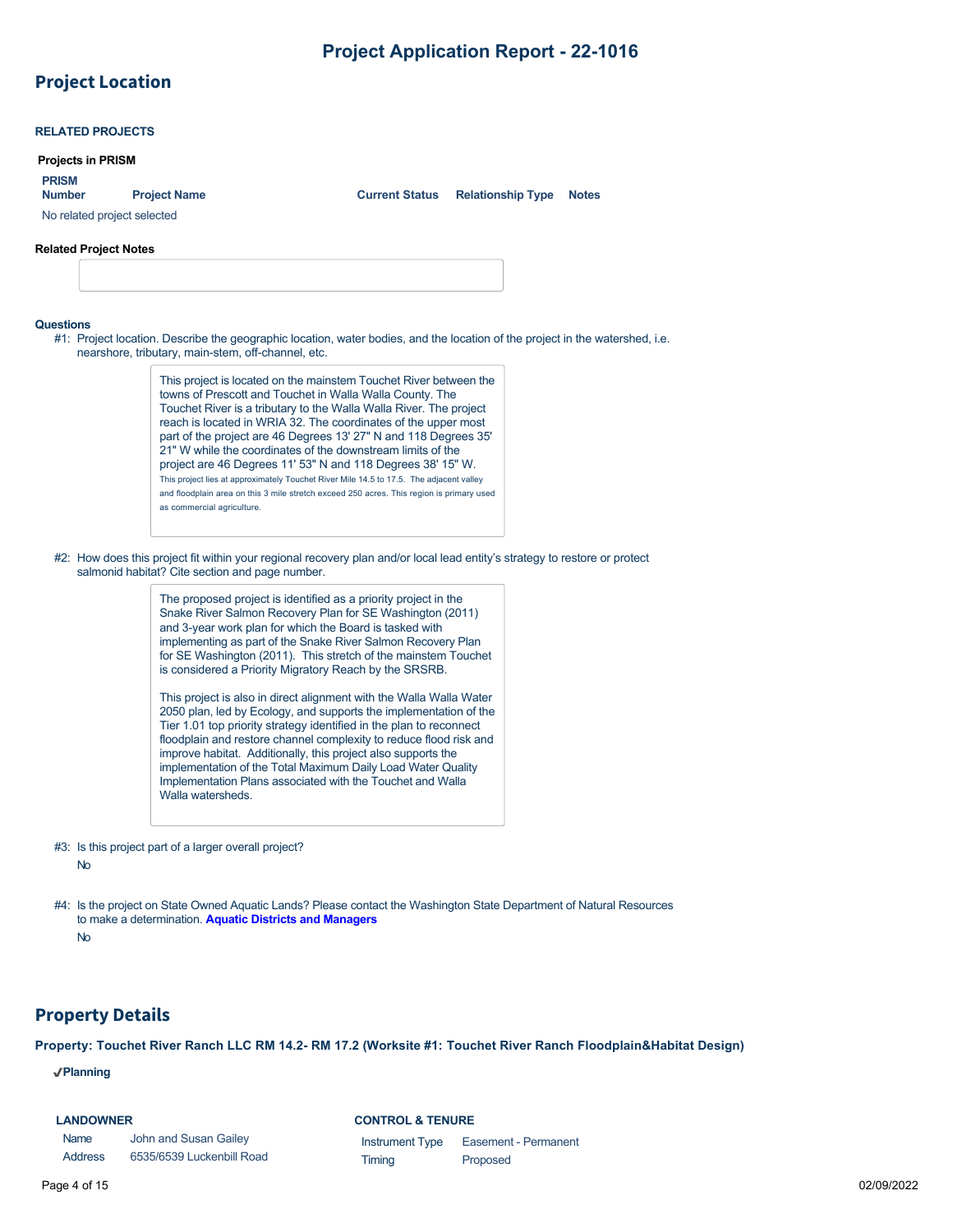| City         | Walla Walla |  |              |  |
|--------------|-------------|--|--------------|--|
| <b>State</b> |             |  | WA Zip 99362 |  |
| <b>Type</b>  | Private     |  |              |  |

Term Length **Perpetuity** 

**Project Proposal**

#### **Project Description**

The CTUIR intends to sponsor a design project on the mainstem Touchet River. The design will focus on a 3 mile stretch of the mainstem channel. The 3 mile stretch runs from RM 14.2 to 17.2 in Walla Walla County. The overall goal of this project phase is to create a 100% engineered stamped peer-reviewed design that will lead to a instream restoration project. We anticipate the deign will set the stage for a processed based restoration project consistent with the CTUIR River Vision. As such the design will focus on reconnecting floodplain as well as restoring fish habitat primarily by adding instream diversity where it is now absent.

# Yrs

**Note** 

Expiration Date

Mid-Columbia steelhead, bull trout and re-introduced Chinook salmon all migrate through this reach and spend part of there adult and juvenile life there. This project will improve the conditions in the river for these species as well for other aquatic species of interest to the Tribes like lamprey and fresh water mussels.

#### **Project Questions**

#1: Problem statement. What are the problems your project seeks to address? Include the source and scale of each problem. Describe the site, reach, and watershed conditions. Describe how those conditions impact salmon populations. Include current and historic factors important to understand the problems.

> The mainstem Touchet River is a significant tributary to the Walla Walla River. The Walla Walla River sub-basin, including the Touchet River, supports ESA-listed mid-Columbia steelhead (Oncorhynchus mykiss), reintroduced spring Chinook Salmon (O. tshawytscha), and ESA-listed Bull Trout (Salvelinus confluentus), as well as other native fish assemblages important to the Tribes and the overall health of the river like lamprey. Each of these species migrate through the mainstem Touchet to arrive at their respective spawning areas. To promote longitudinal connectivity, water quality, and habitat improvements along this important migratory corridor, the mainstem Touchet River is ranked as a Migration Corridor Priority Reach by the Snake River Salmon Recovery Board (2022).

> The mainstem Touchet dissects economically important agricultural lands. Historical and contemporary agricultural practices have created problems in the river for fish that need to be resolved. The river has been straightened, leveed, over-allocated, and deeply incised throughout its length. Essentially, the river acts as a fire hose and at higher flows thrust fish out of the reach. There is little habitat cover or pools that act as refugia. We are describing one long cobble dominated riffle void of instream habitat.

> In addition, the majority of the mainstem Touchet runs through private lands. It is exceedingly difficult to find private landowners who are willing to cooperate with floodplain and fish habitat restoration work. In this instance we have found a three mile stretch of the mainstem Touchet owned solely by Touchet River Ranch, LLC.

Although this application only seeks partial funding for the design stage of the project, it is important to point out the overall vision for the river here. The overall project has four main components.

1. Complete a 100% design for the project reach (this application's immediate goal).

2. Create a 175 acre floodplain permanent conservation easement (to be funded by the Tribes).

3. Dry up 20 acres of currently irrigated farmland and put the water back instream (water rights

acquisition to be funded by Tribes).

4. Implement the 100% engineered stamped project design by restoring fish habitat and floodplain connectivity (restoration funding to be determined).

When completed this project will contribute to a riverine system which is shaped and maintained by the dynamic interactions and interconnections of its physical and biological processes. The proposed restoration actions will be tied to the CTUIR's River Vision in that they directly address and enhance the interconnected nature of the Vision's five primary touchstones: hydrology, geomorphology, connectivity, riparian community, and aquatic biota.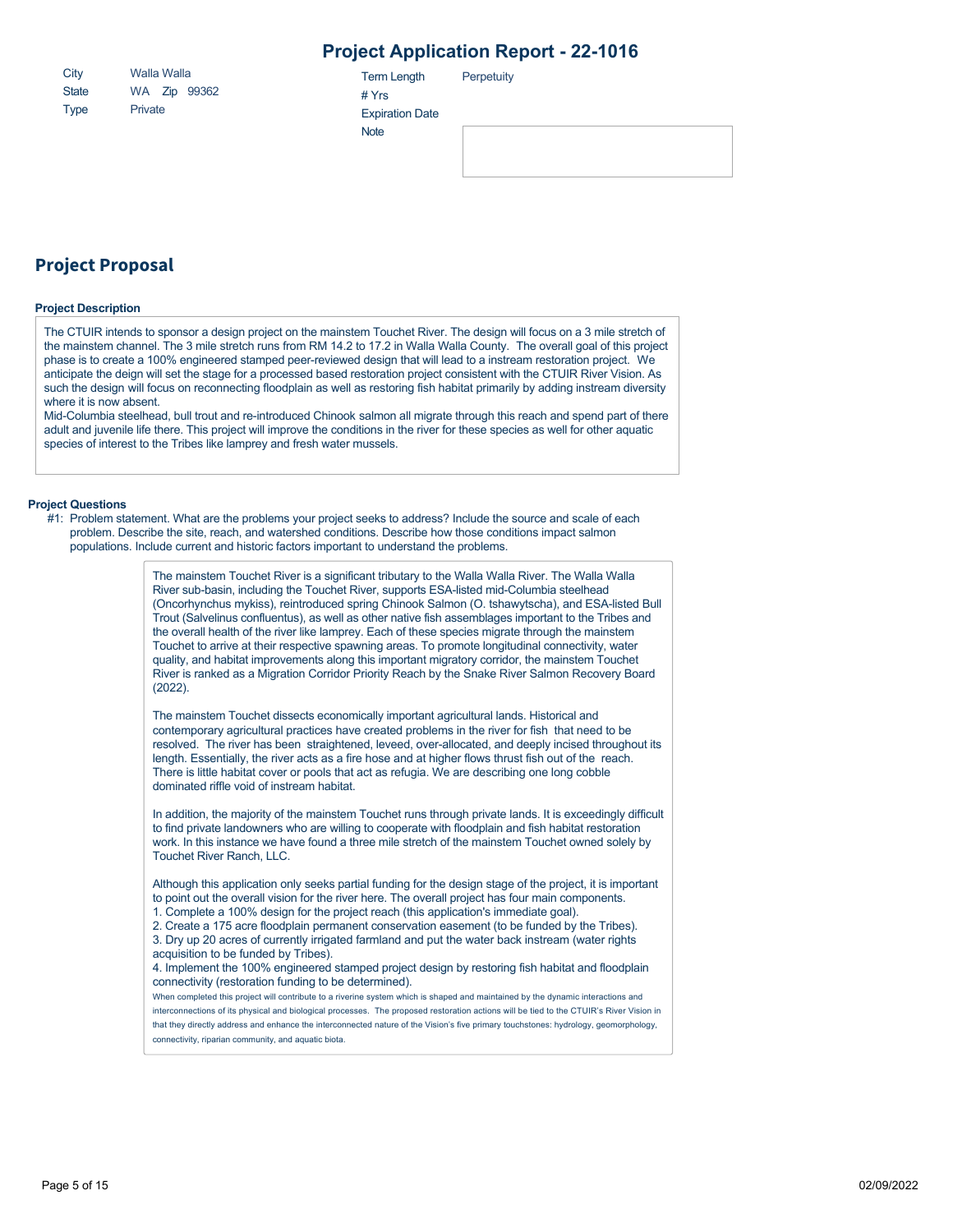#### #2: Describe the limiting factors, and/or ecological concerns, and limiting life stages (by fish species) that your project expects to address.

Within the mainstem Touchet River the primary limiting factors for steelhead and other salmonids include sedimentation, habitat diversity, flow, channel stability and temperature (SRSRB Recovery Plan for SE Washington, 2011). Secondary limiting factors include predation and a lack of key habitat. The Recovery Plan considers restoration in the mainstem Touchet a high priority. This project reach has been identified in the Snake River Salmon Recovery Board's Three Year Plan (2022) as a high priority for restoration because it is a major migration corridor for steelhead, Bull trout and potentially Chinook salmon. Chinook were extirpated from the Touchet and Walla Walla Rivers in the 1920s. However, from 2015-2018 the Umatilla Tribes and WDFW partnered to release 360 adult pairs of chinook into the upper Touchet and beginning in 2020 250k spring Chinook hatchery smolts into the upper Touchet. Another 250k smolts will be released in 2022.

Additionally, CTUIR has identified the Touchet river as a restoration site for lamprey because the ecological importance of lamprey to a full functioning river system. Lampreys provide ecosystem services such as larvae filtering of nutrients and moving those up through the food web, larvae are also a food source for other fish. Additionally, returning adult lamprey provide important marine derived nutrients back to streams that other teleosts need, and the Touchet river once supported a harvestable and sustainable run of lamprey. This river was relied upon as a source for tribal people to harvest First Foods. Currently, the Touchet sustains a resident species of lamprey, the Western Brook. The life history requirements of Western Brook and Pacific lampreys are very similar for a large portion of their life cycle. Knowing the W.brook is still functioning in the basin provides support that re-introduction of Pacific lamprey is quite feasible in the mainstem Touchet.

Our overall proposal is consistent in addressing concerns and problems with the river described by the CTUIR, WDFW, SRSRB and WA DOE.

#3: What are the project goals? The goal of the project should be to solve identified problems by addressing the root causes. Then clearly state the desired future condition. Include which species and life stages will benefit from the outcome, and the time of year the benefits will be realized. **[Example Goals and Objectives](https://rco.wa.gov/wp-content/uploads/2020/02/SRFB-Goals-and-Objectives-Examples.docx)**

> The goal is to create a 100% engineer stamped design that addresses the Primary Limiting Factors identified for the Touchet in the 2008 Fish Accords, incorporating the primary touchstones described in the 2005 Umatilla River Vision, and consistency with the Mid-Columbia Recovery Plan and the Walla Walla Subbasin Plan, and the Walla Walla 2050 Strategic Plan. The Walla Walla Water 2050 Strategic Plan lays out a list of desired future conditions for waterways in the Walla Walla Watershed. The desired future conditions (DFCs) are as follows:

- 1. Increasing access to quality habitat; 2. Restoring degraded habitat;
- 3. Restoring floodplain and reducing flood risk;
- 4. Improving water quality;
- 5. Providing water for fisheries;
- 6. Stabilizing aquifers;
- 7. Increasing floodplain management;
- 8. Improving quality of life in the basin.

Ecology's WW Water 2050 Plan also states that efforts be made to, "reconnect floodplain and restore channel complexity basin wide to reduce flood risk and improve habitat".

Our designs will be tailored to specifically meet the DFCs listed above.

Mid-Columbia steelhead juveniles and adults will benefit from this project. Juveniles (fry) rear in this reach of the river year round while adults migration of steelhead occurs from December to June. Adult Bull trout migrate through this reach in May and June, Chinook juveniles rear in this reach year round while adults Migrate through the reach in May and June. Source: Stillwater Ecological Flow Report (2013).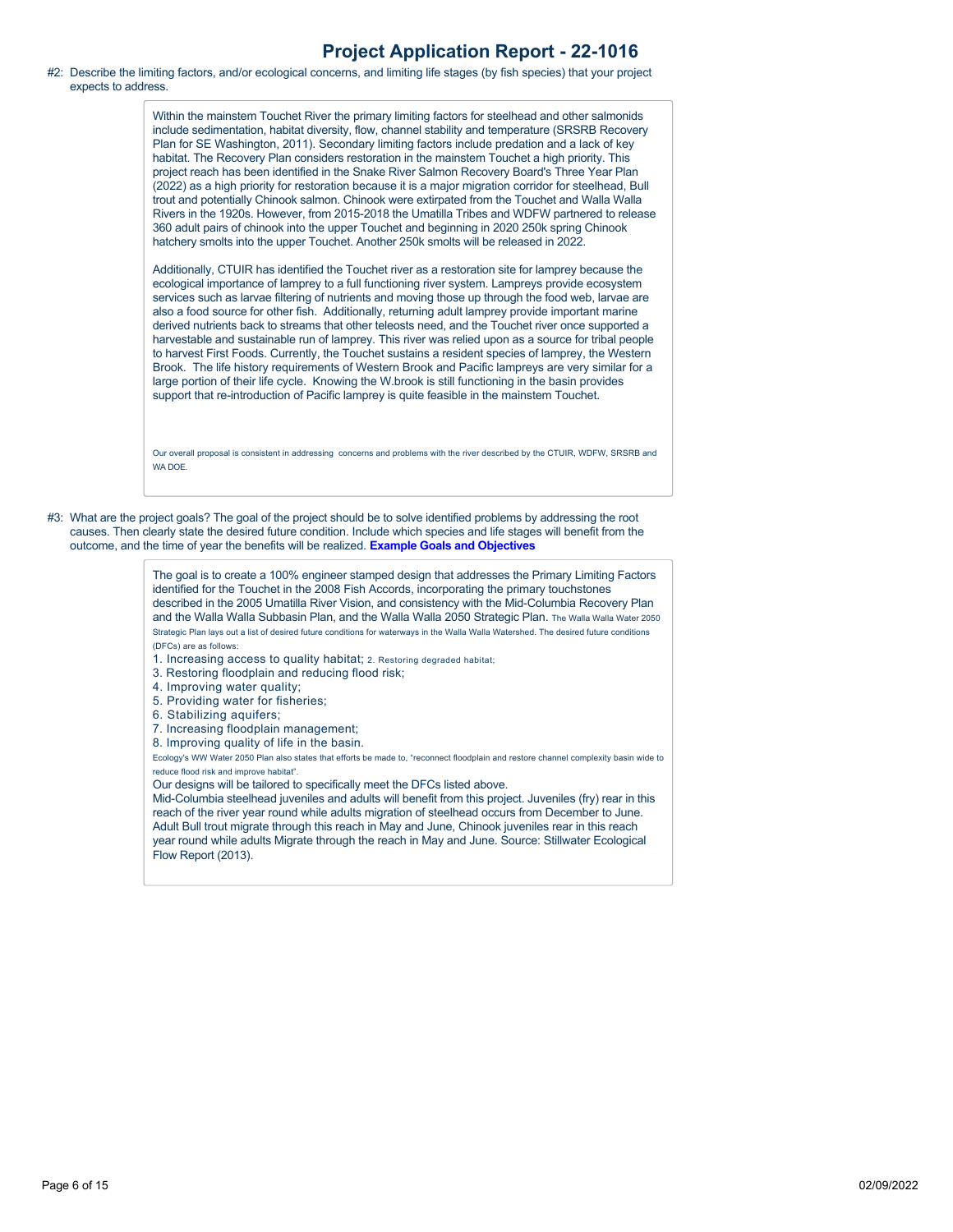#4: What are the project objectives? Objectives support and refine biological goals, breaking them down into smaller steps. Objectives are specific, quantifiable actions the project will complete to achieve the stated goal. Each objective should be SMART (Specific, Measurable, Achievable, Relevant, and Time-bound). **[Example Goals and Objectives](https://rco.wa.gov/wp-content/uploads/2020/02/SRFB-Goals-and-Objectives-Examples.docx)**

> The primary objective is to create a 100% design and construction documents within one year of funding that will, when implemented, enhance habitat for native fish and wildlife by facilitating more natural ecosystem function throughout the site.

Specifically, the implementation phase will include:

1. adding approximately 24 engineered log jams and 300 single log structures to provide habitat cover for juvenile steelhead and Chinook; these jams will also work to create pools and aggrade the channel.

2. reconnect some 175 acres of currently disconnected floodplain at the 2 year reoccurrence flow by aggrading the channel and strategically removing portions of the levee ; this action will directly benefit juvenile rearing steelhead and Chinook salmon.

3. creating at least two pilot side channels that will tally over two miles in length to improve refugia roe rearing steelhead and Chinook salmon.

The designs will be evaluated at the 15%, 30% (conceptual) 60% (preliminary) and 90% (final) stage by at least two technical teams; one team from BPA and one team from SRFB. The review process will be iterative. CTUIR will facilitate the engineers design proposal with the technical teams comments to ensure all parties agree on a particular concept before proceeding. The design package will also require the submission to the review teams of a basis of design report.

#5: Scope of work and deliverables. Provide a detailed description of each project task/element. With each task/element, identify who will be responsible for each, what the deliverables will be, and the schedule for completion.

> The complete design package will include the conceptual, preliminary and final designs. The conceptual design stage describes the project site within the context of salmon recovery. It identifies specific goals and objectives for addressing the problem(s) and identification of alternatives for achieving the project objectives. The plan view drawing includes: an area/location map; property boundaries (either surveyed or approximated based on assessor's data); landownership; roads or other infrastructure as appropriate; scale; north arrow; water bodies and direction of flow; bank-full width; and approximate dimensions of proposed elements; evaluation and discussion of stakeholder comments and the pros and cons of each alternative; selection of the preferred alternative(s); and a rough construction cost estimate of the preferred alternative(s). The preliminary design includes: surveyed site plans; conducting field investigations of hydrologic, geotechnical, and other site conditions; conducting data analysis; preparing drawings and designs; preparing the design report; and preparing engineering cost estimates. Preliminary designs will describe all proposed project elements in sufficient detail for permit review. The final project design converts the preliminary design drawings and report into a stand-alone and comprehensive set of final design drawings and technical specifications for project construction. The final project design will incorporate comments provided by all stakeholders. The engineering firm hired through the competitive bid process will be responsible for creating all design elements at each stage. CTUIR will be responsible for reviewing the designs prior to the BPA and SRFB technical team reviews. CTUIR will also take responsibility to ensure that the technical team's comments are addressed by the engineering team. The schedule for this project is tentative. Kick off June 2022 with matching funds; Conceptual Design Stage due September 31, 2022, Preliminary Design Stage due December 31, 2022 and the Final designs due March 31, 2023.

#6: What are the assumptions and physical constraints that could impact whether you achieve your objectives? Assumptions and constrains are external conditions that are not under the direct control of the project, but directly impact the outcome of the project. These may include ecological and geomorphic factors, land use constraints, public acceptance of the project, delays, or other factors. How will you address these issues if they arise?

> The immediate first phase of this application is the design project phase. The most easily identifiable constraint currently is getting the funding to proceed. Although the project is on private land, the landowners have already entered into a 10 year agreement with the Tribes by way of a signed and notarized Riparian Conservation Agreement. I have attached the agreement to this application.

#7: How have lessons learned from completed projects or monitoring studies informed this project?

We just completed a 3 year long 3 mile long project on the North Touchet that was funded in part by the SRFB. The lessons learned from those projects are varied and they do not all apply to this project. Perhaps one important lesson learned is to look into the flexibility of the engineer. At times, we found our last engineer a bit intransient when it came to making changes to their design. Next time, we will include during the interview hiring process that the chosen firm answers questions positively about making design changes to accommodate the technical teams request.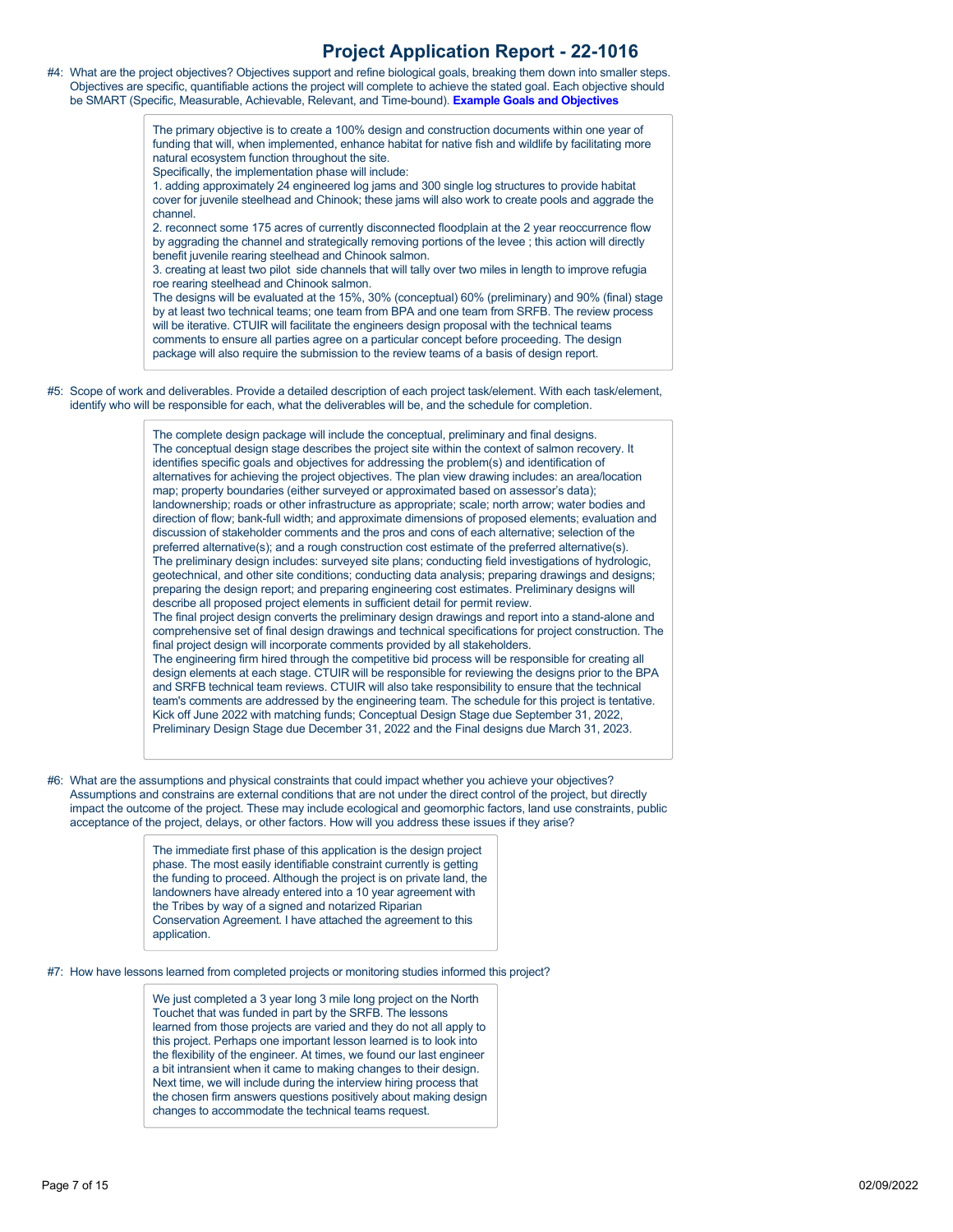#8: Describe the alternatives considered and why the preferred was chosen.

Throughout the design process, and at each critical design phase, we will robustly review all possible design alternatives. The design alternatives whether selected as the design alternative or not will be thoroughly discussed in the Basis of Design Report.

#9: How were stakeholders consulted in the development of this project? Identify the stakeholders, their concerns or feedback, and how those concerns were addressed.

> SRSRB was contacted about this project early on. SRSRB staff took a tour of the site and determined the project had merit and should be pursued. WDFW was contacted about this project. WDFW staff determined the project had merit and should be pursued. CTUIR has revived and given the go-ahead to pursue the project. We have engaged with the landowners over a couple of years now, and they are eager to get this project on the ground.

Going forward, we will continue to engage all stakeholders and partners on a regular basis. For example, at each stage of the design process, we will engage with the landowners and present our preferred alternative and obtain landowner buyoff in addition to tech panel buyoff before proceeding to next design stage.

#10: Does your project address or accommodate the anticipated effects of climate change? Yes

#10a:How will your project be climate resilient given future conditions?

Beechie et al. (2013) found that restoring floodplain connectivity, restoring streamflow regimes, and reaggrading incised channels are most likely to ameliorate streamflow and temperature changes associated with climate change, thereby increasing salmonid habitat diversity and population resilience. Actions we propose in this project seek to restore floodplain connectivity and aggrade incised channels, thereby restoring streamflow regimes closer to unadulterated conditions, and improving ecosystem resilience to climate change. Reconnecting and/or creating side-channels, removing and/or setting back levees, and re-meandering straightened channels can buffer peak flow increases by storing flood water and reducing flood peaks (Sparks et al. 1998; McAlister et al. 2000). These actions can also increase the variability of velocity and increase thermal refugia (Sommer et al. 2001; Morley et al., 2005; Jefferes et al., 2008; Poole et al., 2008).

#### #10b:How will your project increase habitat and species adaptability?

This project will restore fish habitat and reconnect the floodplain. Floodplains increase the residence time of water, wood, & nutrients in a system. Rather than being flushed out at periods of high flows, rivers with connected floodplains retain water for a longer time, and store wood and nutrients. Connected floodplains have greater habitat complexity due to deposition, accumulation of inputs, and increased residence times. Connected floodplains can have a greater density of periphyton and benthic invertebrates. Salmon habitat use can be greater in connected floodplains. Out migrating salmon can have a better condition factor in rivers with connected floodplains. Rivers with connected floodplains can have a larger abundance of salmonids. Connected floodplains result in reduced flood-risk during peak flows, result in attenuating changes to stream temperature, result in enhancing low flows and connected floodplains are a logical restoration tool due to changing climatic conditions.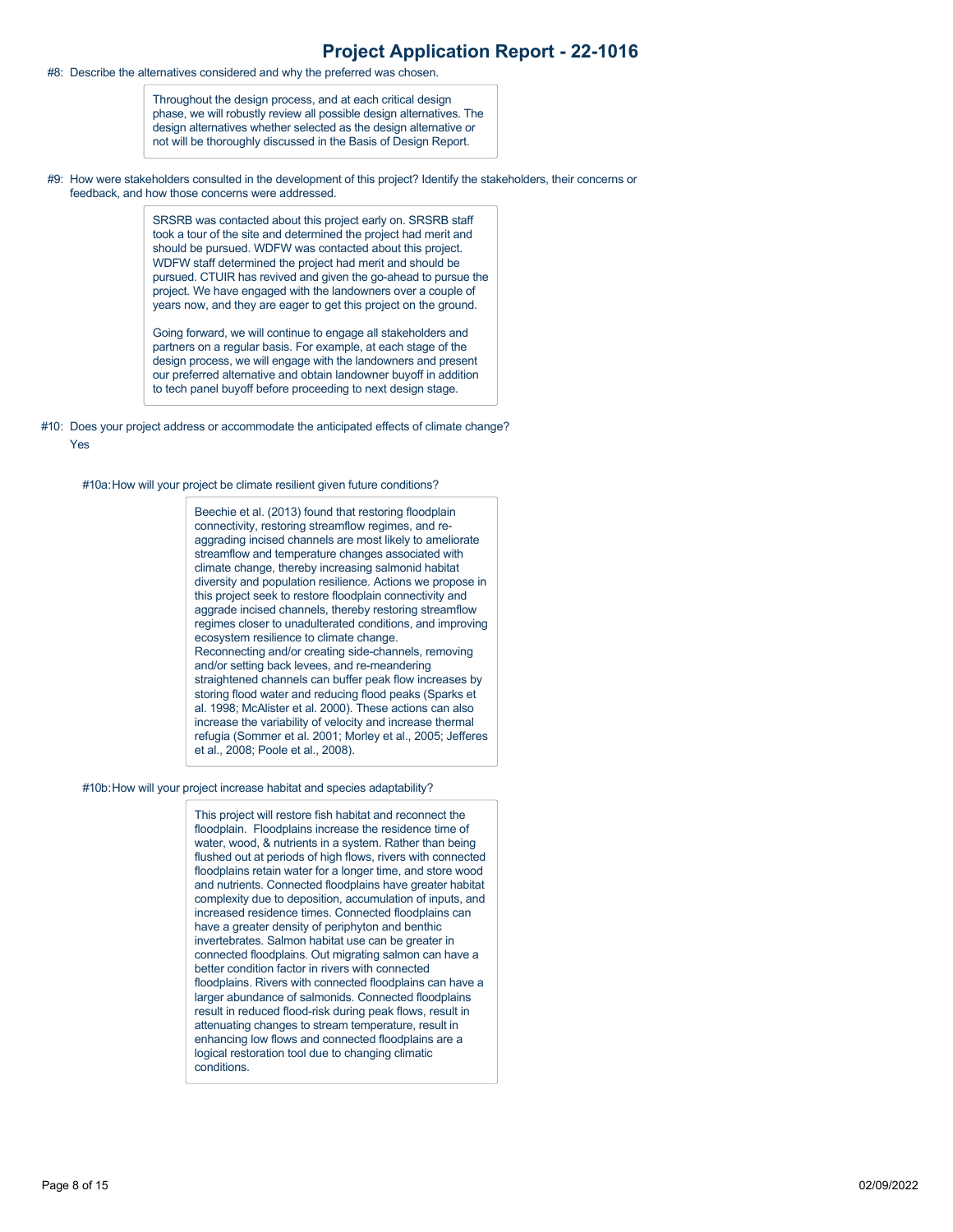#11: Describe the sponsor's experience managing this type of project. Describe other projects where the sponsor has successfully used a similar approach.

> Staff for this project includes at least 5 CTUIR full time employees; Jerry Middel, Ethan Green, Morgan Clay, Anton Chiono, Julie Burke and James Hudson. Jerry Middel will be the lead project manager for this project. He will be supported by the remainder of the staff on an as needed basis. This staffing arrangement has been approved the CTUIR Fisheries Habitat Manager Mike Lambert (contact MikeLambert@ctuir.org) . Jerry Middel leads habitat restoration efforts in the Touchet portion of the Walla Walla sub basin for the CTUIR. Jerry has over 30 years' experience working in natural resources in both the private and public sectors from SE Alaska to the North Cascades and the Blue Mountains of southeastern Washington. Jerry holds a master's of science degree in Environmental Studies and a Bachelor's degree in Biology. We would like to point out that the staff included here just completed a 3 mile, 3 yearlong \$4 million dollar project on the North Touchet River.

#12: Will veterans (including the veterans conservation corps) be involved in the project? If yes, please describe.

No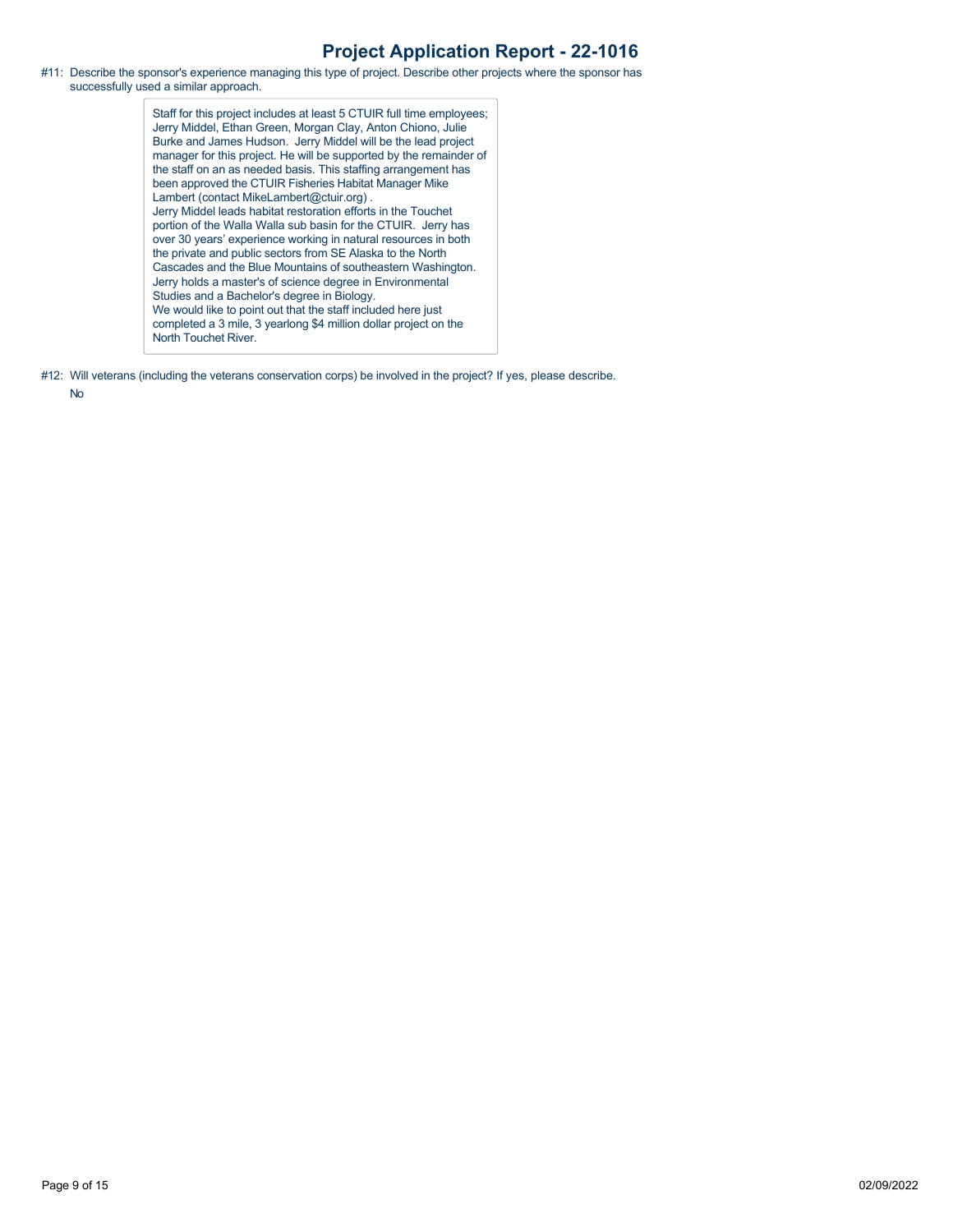## **Planning Supplemental**

| #1: Is the project an assessment / inventory?<br><b>No</b>                          |
|-------------------------------------------------------------------------------------|
| #2: Is your project a Barrier / Screening Diversion Inventory Project?<br><b>No</b> |
| #3: Is this a fish passage design / screening design project?<br><b>No</b>          |
| #4: Will the project develop a design?<br>Yes                                       |
| #4a: Will a licensed professional engineer design of the project?<br>Yes            |
| #4b: Will you apply for permits as part of the project scope?                       |
| No                                                                                  |

## **Planning Metrics**

#### **Worksite: Touchet River Ranch Floodplain&Habitat Design (#1)**

| Area Encompassed (acres) (B.0.b.1)                  | 175.0 |
|-----------------------------------------------------|-------|
| Miles of Stream and/or Shoreline Affected (B.0.b.2) | 3.00  |

#### **DESIGN FOR SALMON RESTORATION**

#### **Final design and permitting (B.1.b.11.a RCO)**

Total cost for Final design and permitting

Project Identified in a Plan or Watershed Assessment. (1221) (B.1.b.11.a)

Priority in Recovery Plan (1223) (B.1.b.11.b)

## **Overall Project Metrics**

#### **COMPLETION DATE**

Projected date of completion 04/15/2023

\$171,000

Strategic Plan

Snake River salmon Recovery Board 3 year Plan. Washington State Conservation Commission 2001 WRIA 32 WW Report. WA DOE The Walla Walla Water 2050

Priority Migration Corridor (SRSRB 2022).

## <span id="page-9-0"></span>**Planning Cost Estimates**

#### **Worksite #1: Touchet River Ranch Floodplain&Habitat Design**

| Category                      | <b>Work Type</b>                                | <b>Estimated Cost Note</b> |  |
|-------------------------------|-------------------------------------------------|----------------------------|--|
| Design for Salmon restoration | Final design and permitting<br>(B.1.b.11.a RCO) | \$171,000                  |  |
|                               | Subtotal:                                       | \$171,000                  |  |
|                               | <b>Total Estimate For Worksite:</b>             | \$171,000                  |  |

#### **Summary**

Page 10 of 15 02/09/2022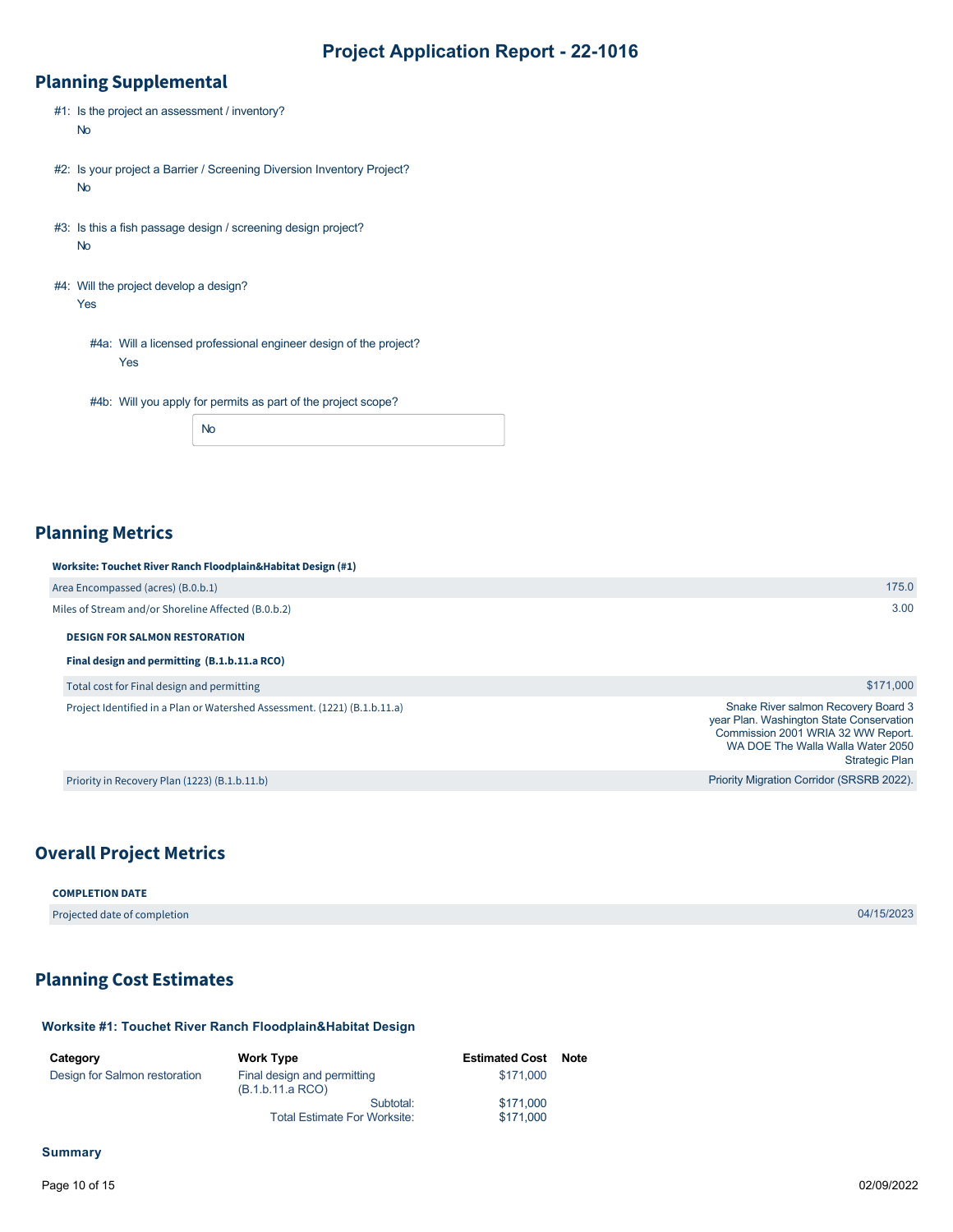Total Estimated Costs: Total Estimated Planning Costs:

\$171,000 \$171,000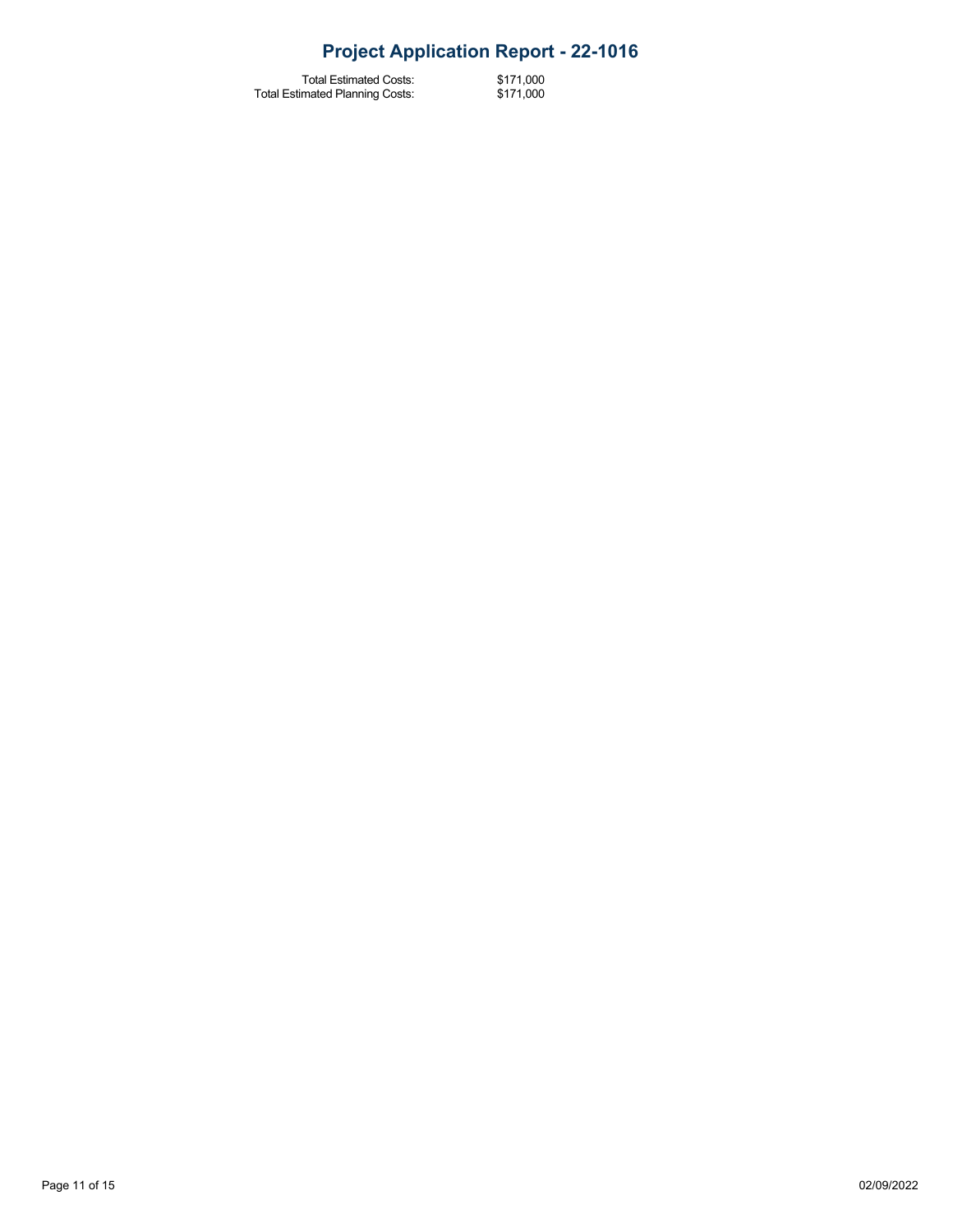### **Cost Summary**

|                            | <b>Estimated Cost</b> | <b>Project %</b> | Admin/AA&E % |
|----------------------------|-----------------------|------------------|--------------|
| <b>Planning Costs</b>      |                       |                  |              |
| Planning                   | \$171,000             |                  |              |
| <b>SUBTOTAL</b>            | \$171,000             | 100.00 %         |              |
| <b>Total Cost Estimate</b> | \$171,000             | 100.00 %         |              |

## **Funding Request and Match**

| <b>FUNDING PROGRAM</b>        |                                          |                     |           |          |                                                                       |
|-------------------------------|------------------------------------------|---------------------|-----------|----------|-----------------------------------------------------------------------|
| <b>Salmon State Projects</b>  | 70.76 %<br>\$121,000                     |                     |           |          |                                                                       |
| <b>SPONSOR MATCH</b>          |                                          |                     |           |          |                                                                       |
| <b>Other Monetary Funding</b> | Grant - Other                            |                     |           |          |                                                                       |
| Amount                        |                                          |                     |           |          | \$50,000.00                                                           |
| <b>Funding Organization</b>   |                                          |                     |           |          | National Oceanic and Atmospheric<br>Administration - Fisheries (NOAA) |
| <b>Grant Program</b>          |                                          |                     |           |          | <b>PACSRF</b>                                                         |
|                               |                                          | <b>Match Total:</b> | \$50,000  | 29.24 %  |                                                                       |
|                               | Total Funding Request (Funding + Match): |                     | \$171,000 | 100.00 % |                                                                       |

### **Questions**

#1: Explain how you determined the cost estimates

We primarily used information obtained during a similar project on a three mile long reach in WRIA 32 on the North Touchet River which was conducted between 2019 and 2021 as a cost basis for this proposal. The project was similar in scope in several ways; it required a robust peer reviewed design by a WA State Professional Engineer. We added 5% to those cost for this estimate.

## **Cultural Resources**

**Worksite #1: Touchet River Ranch Floodplain&Habitat Design**

#1: Describe any planned ground disturbing pre-construction/restoration work. This includes geo-technical investigation, fencing, demolition, decommissioning roads, etc.

None

#2: Describe the existing project area conditions. The description should include existing conditions, current and historic land uses and previous excavation/fill (if depths and extent is known, please describe).

> The project area is the mainstem Touchet River and the adjacent riparian area and farmland. There are no buildings or structures within the project area.

- #3: Will a federal permit be required to complete the scope of work on the project areas located within this worksite? No
- #4: Are you utilizing Federal Funding to complete the scope of work? This includes funds that are being shown as match or not.

Yes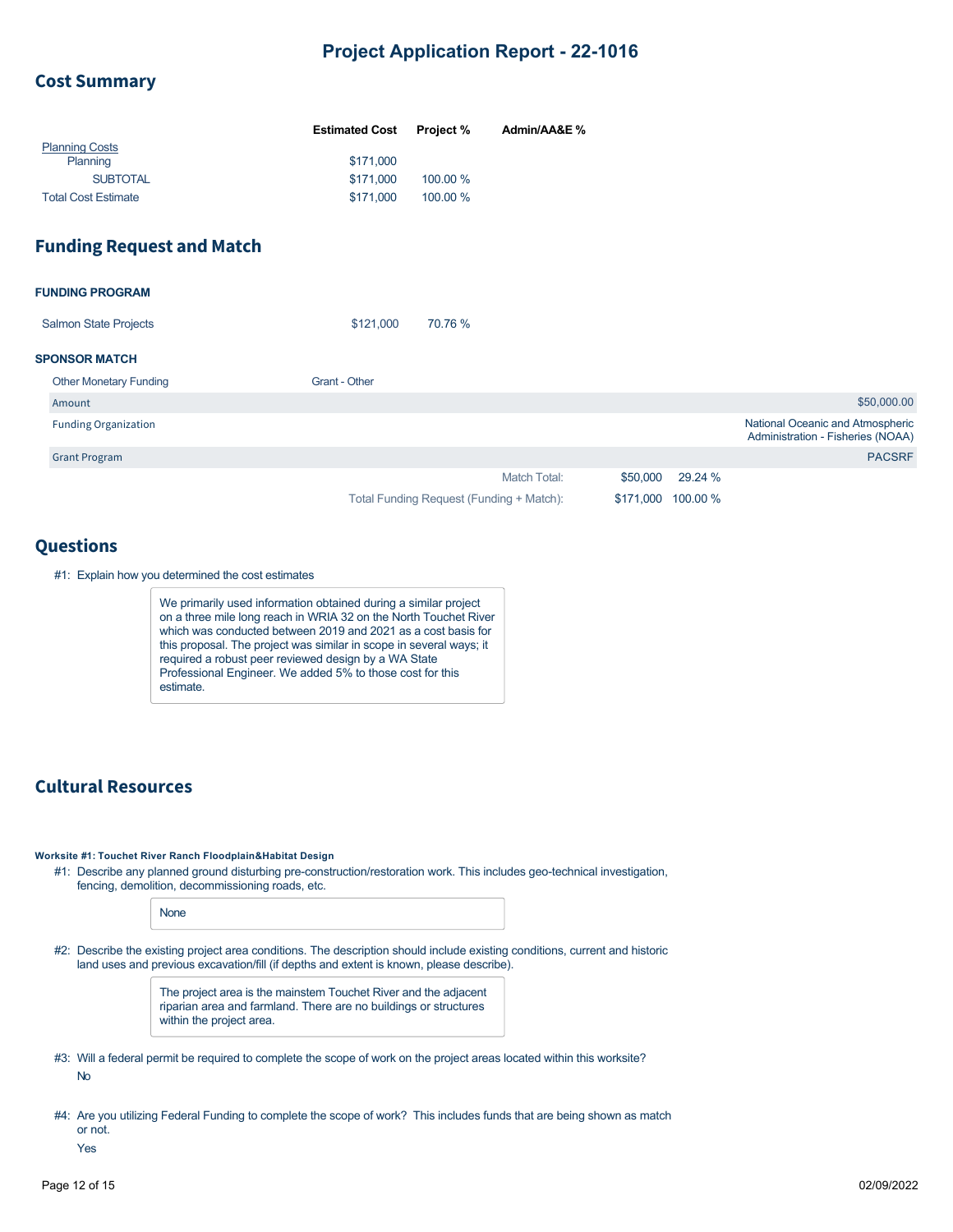| #4a: Please list the federal agency and funding sources. |                                                                                                                                                                                                                  |  |  |  |  |  |  |
|----------------------------------------------------------|------------------------------------------------------------------------------------------------------------------------------------------------------------------------------------------------------------------|--|--|--|--|--|--|
|                                                          | <b>BPA Accords</b>                                                                                                                                                                                               |  |  |  |  |  |  |
|                                                          | #4b: Does the federal funding you are utilizing as match require you to receive state funding?                                                                                                                   |  |  |  |  |  |  |
|                                                          | <b>No</b>                                                                                                                                                                                                        |  |  |  |  |  |  |
| years?<br><b>No</b>                                      | #5: Do you have knowledge of any previous cultural resource review within the project boundaries during the past 10                                                                                              |  |  |  |  |  |  |
| <b>No</b>                                                | #6: Are there any structures over 45 years of age within this worksite? This includes structures such as buildings,<br>tidegates, dikes, residential structures, bridges, rail grades, park infrastructure, etc. |  |  |  |  |  |  |

# **Project Permits**

None - No permits Required

**Permits and Reviews Issuing Organization Applied Date**

**Received Date**

**Expiration Date Permit #**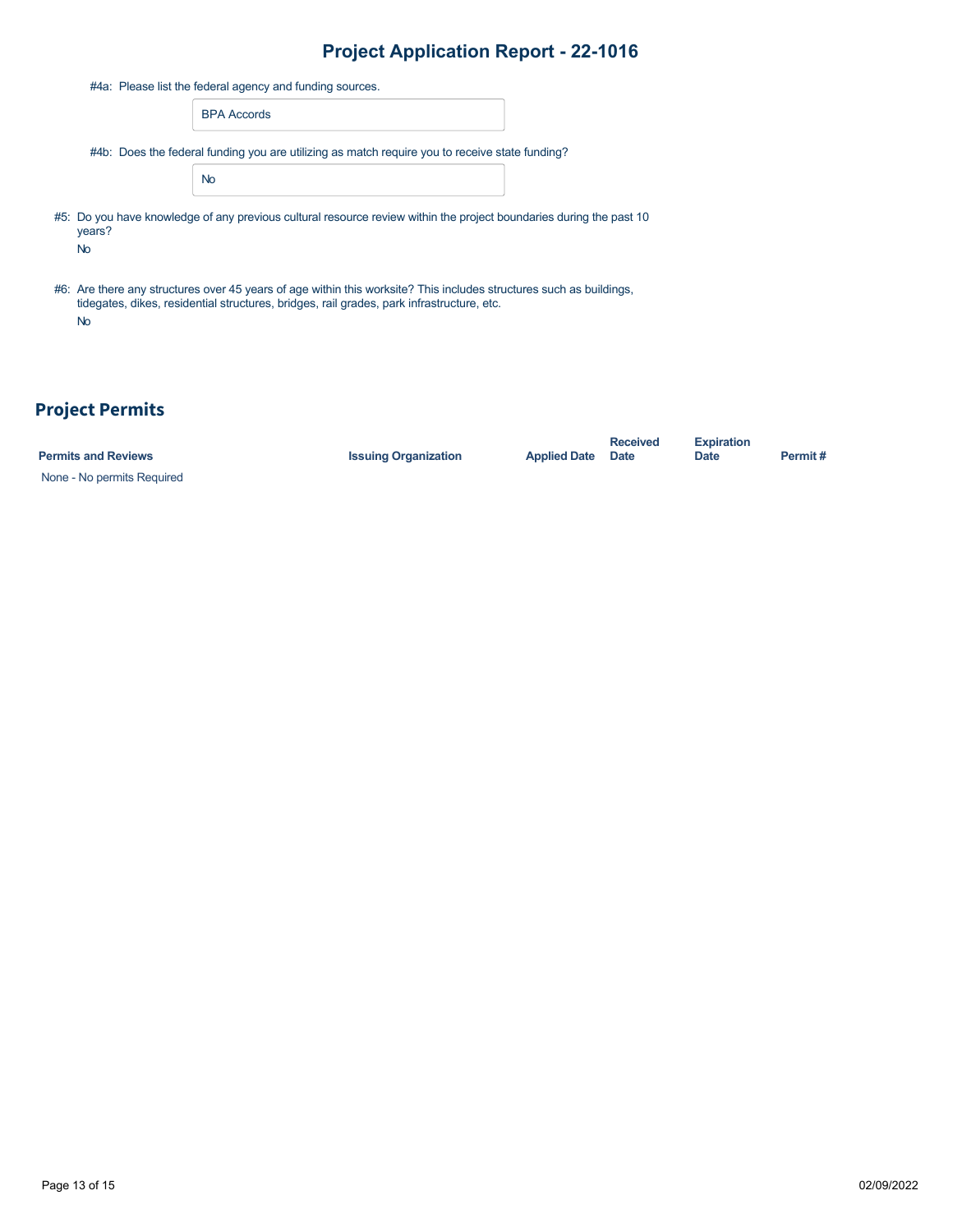## **Attachments**

| <b>Required Attachments</b>                | 3 out of 6 done |  |  |  |
|--------------------------------------------|-----------------|--|--|--|
| <b>Applicant Resolution/Authorizations</b> |                 |  |  |  |
| <b>Cost Estimate</b>                       | √               |  |  |  |
| Landowner acknowledgement form             |                 |  |  |  |
| Map: Planning Area                         | J               |  |  |  |
| Photo                                      | J               |  |  |  |
| <b>RCO Fiscal Data Collection Sheet</b>    |                 |  |  |  |

#### **PHOTOS (JPG, GIF)** Photos (JPG, GIF)



#### **PROJECT DOCUMENTS AND PHOTOS**

Project Documents and Photos

| File<br><b>Type</b> | <b>Attach</b><br><b>Date</b> | <b>Attachment Type</b>                  | <b>Title</b>                                                           | <b>Person</b> | <b>File Name, Number</b><br><b>Associations</b>                                             | <b>Shared</b> |
|---------------------|------------------------------|-----------------------------------------|------------------------------------------------------------------------|---------------|---------------------------------------------------------------------------------------------|---------------|
| $\sim$              | 02/07/2022                   | Photo                                   | Aerial Photo 2019.jpg                                                  | GeraldM       | Aerial Photo 2019.jpg, 499602                                                               | √             |
|                     | 02/03/2022                   | Photo                                   | CE MAP WITH DRY AREAS.jpg                                              | GeraldM       | CE MAP WITH DRY AREAS.jpg,<br>499409                                                        | J             |
|                     | 02/03/2022                   | <b>Cost Estimate</b>                    | SAL-<br>CostEstimate TouchetRiverRanch.xlsx                            | GeraldM       | SAL-<br>CostEstimate TouchetRiverRanch.xlsx,<br>499408                                      |               |
|                     | 02/02/2022                   | Agreements - Special                    | Notice of Conservation Agreement<br><b>Touchet River Ranch LLC 1.2</b> | GeraldM       | Notice of Conservation Agreement<br><b>Touchet River Ranch LLC</b><br>1.25.2022.pdf, 499209 |               |
|                     | 02/02/2022                   | Agreements - Special                    | <b>RCA Touchet River Ranch</b><br>1.25.2022.pdf                        | GeraldM       | <b>RCA Touchet River Ranch</b><br>1.25.2022.pdf, 499205                                     |               |
|                     | 01/27/2022                   | <b>Visuals</b>                          | CE 100yr Inundation 1to12,000.pdf                                      | GeraldM       | CE 100yr Inundation 1to12,000.pdf,<br>498668                                                |               |
| 스                   | 01/27/2022                   | <b>Visuals</b>                          | CE 10yr Inundation 1to12,000.pdf                                       | GeraldM       | CE 10yr Inundation 1to12,000.pdf,<br>498667                                                 |               |
|                     | 01/27/2022                   | <b>Visuals</b>                          | CE 2yr Inundation 1to12,000.pdf                                        | GeraldM       | CE 2yr Inundation 1to12,000.pdf,<br>498665                                                  |               |
| $\infty$            | 01/20/2022                   | Map: Planning Area                      | CloseUP TouchetRiverRanch.jpg                                          | GeraldM       | CloseUP TouchetRiverRanch.jpg,<br>498104                                                    |               |
| $\infty$            | 01/20/2022                   | Map: Multi-site and geographic envelope | AreaMap TouchetRiverRaNCH.jpg                                          | GeraldM       | AreaMap TouchetRiverRaNCH.jpg,<br>498103                                                    |               |
|                     | 01/20/2022                   | Map: Area of Potential Effect (APE)     | APE Bounds.zip                                                         | GeraldM       | APE Bounds.zip, 498102<br>Worksite #1: Touchet River Ranch<br>Floodplain& Habitat Design    |               |

### **Application Status**

Application Due Date: 06/27/2022

| <b>Status Name</b> | <b>Status Date</b> | <b>Submitted By</b> | <b>Submission Notes</b> |  |  |  |
|--------------------|--------------------|---------------------|-------------------------|--|--|--|
| Preapplication     | 01/03/2022         |                     |                         |  |  |  |

I certify that to the best of my knowledge, the information in this application is true and correct. Further, all application requirements due on the application due date have been fully completed to the best of my ability. I understand that if this application is found to be incomplete, it will be rejected by RCO. I understand that I may be required to submit additional documents before evaluation or approval of this project and I agree to provide them.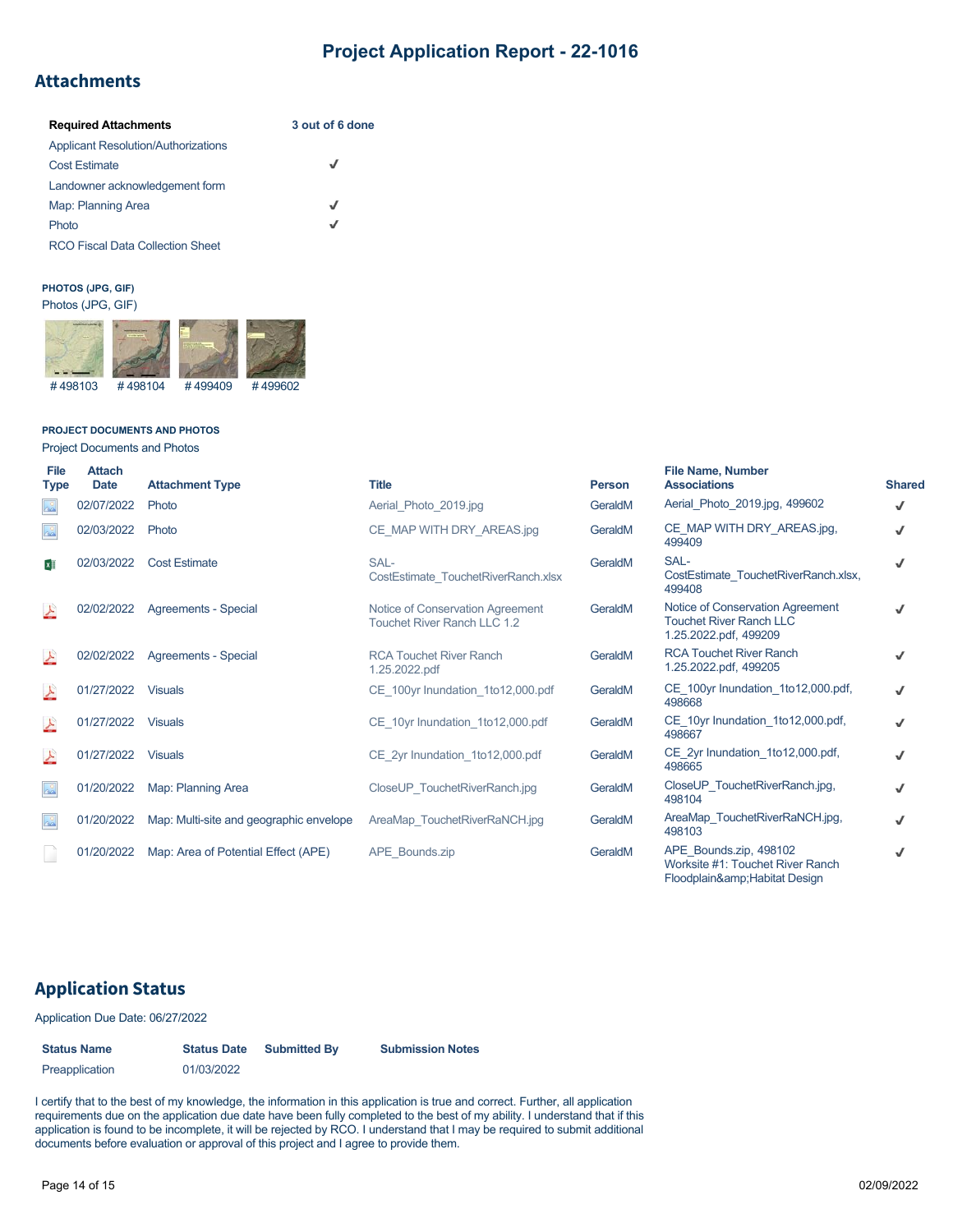

Attachment #500061, IMG\_0370.JPG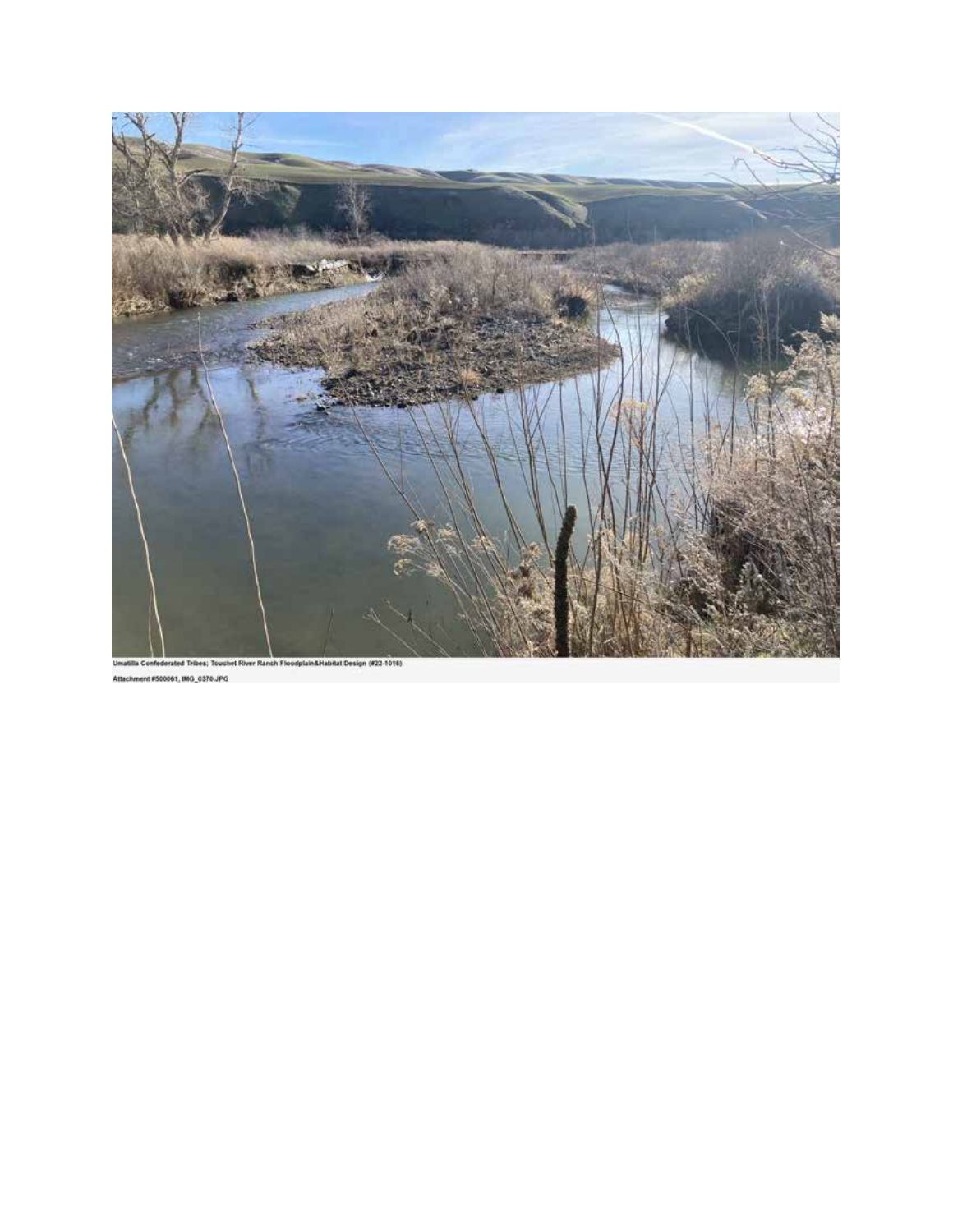

Attachment #500059, IMG\_0368.JPG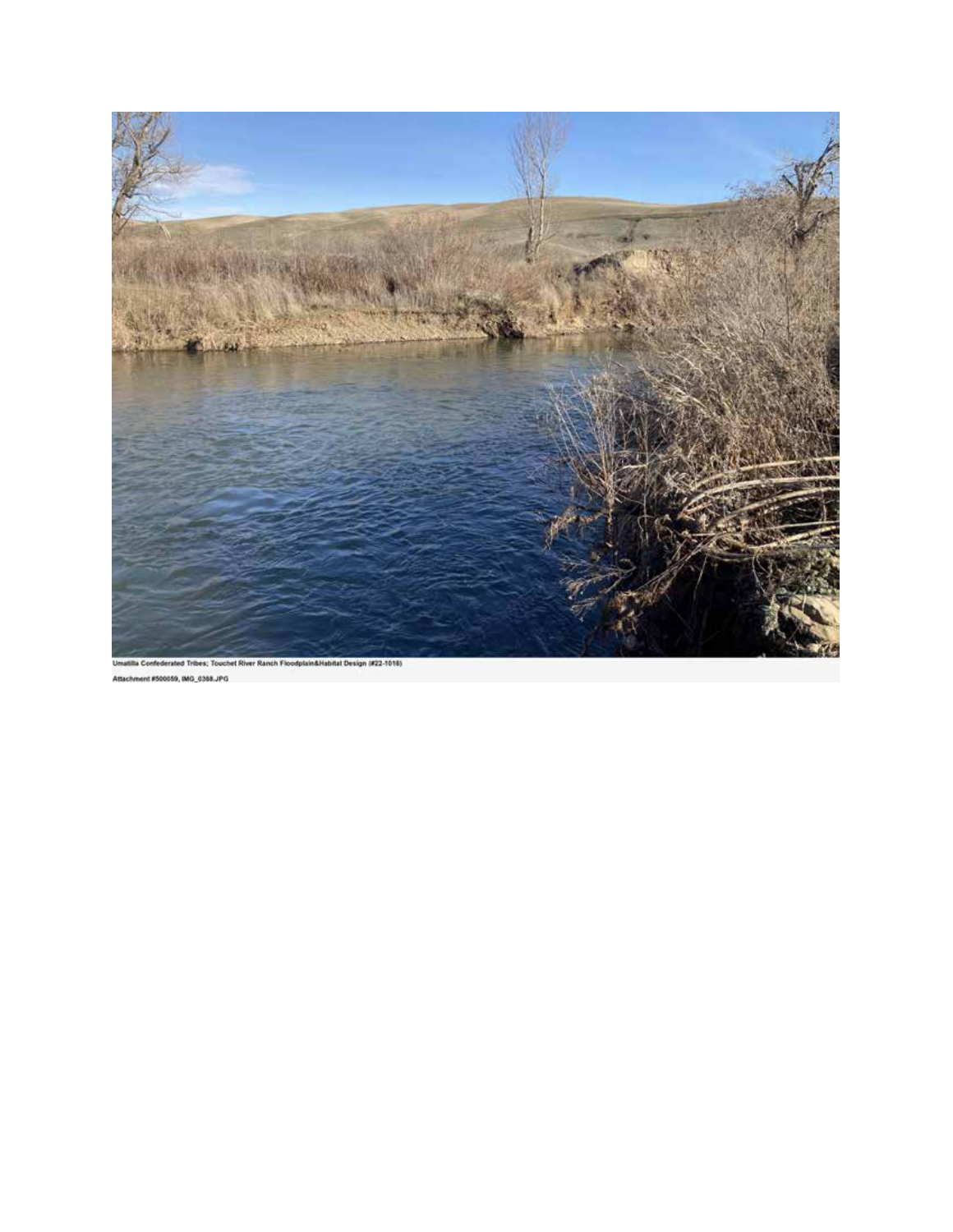

60. AG, 0369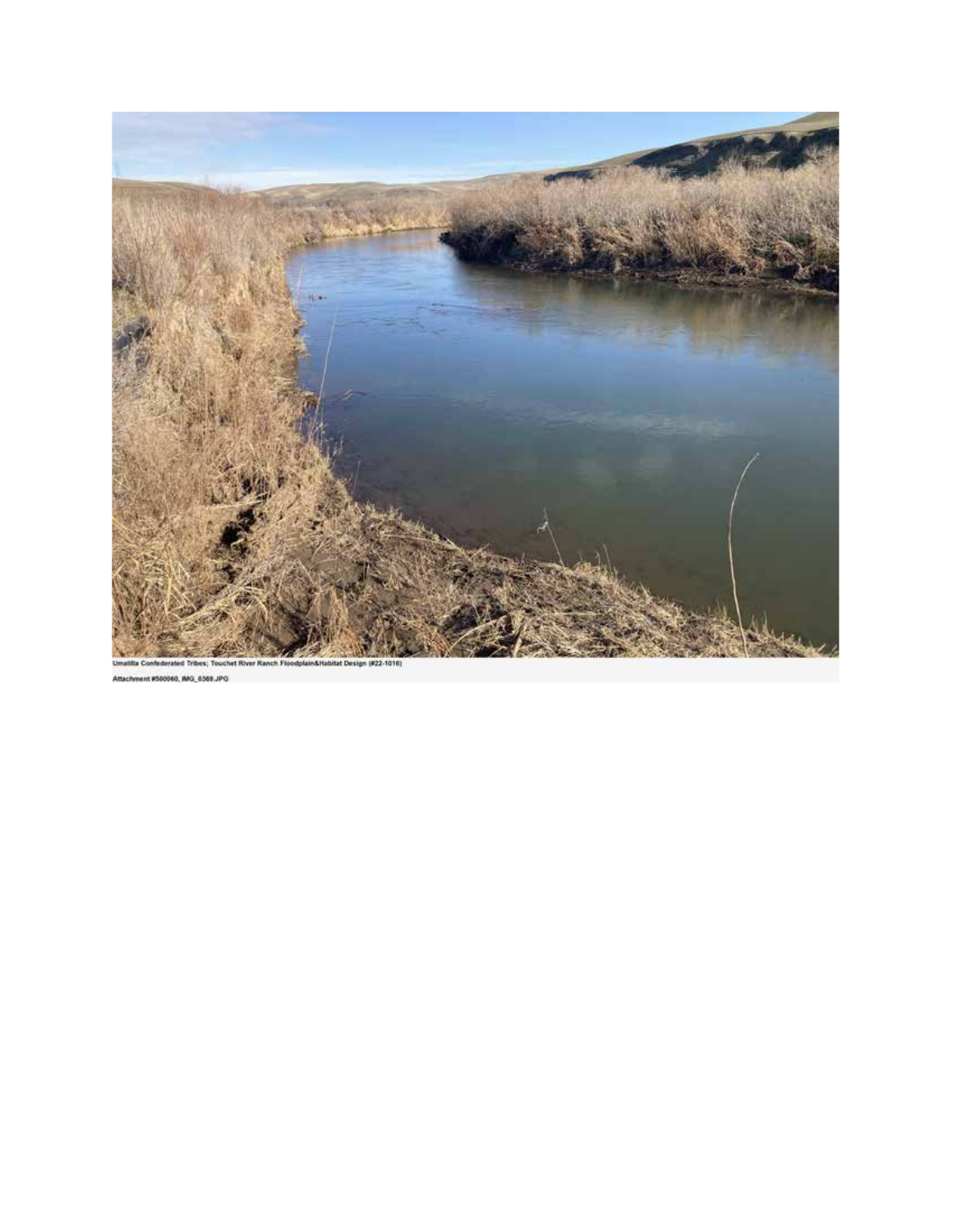

Attachment #498104, CloseUP\_TouchetRiverRanch.jpg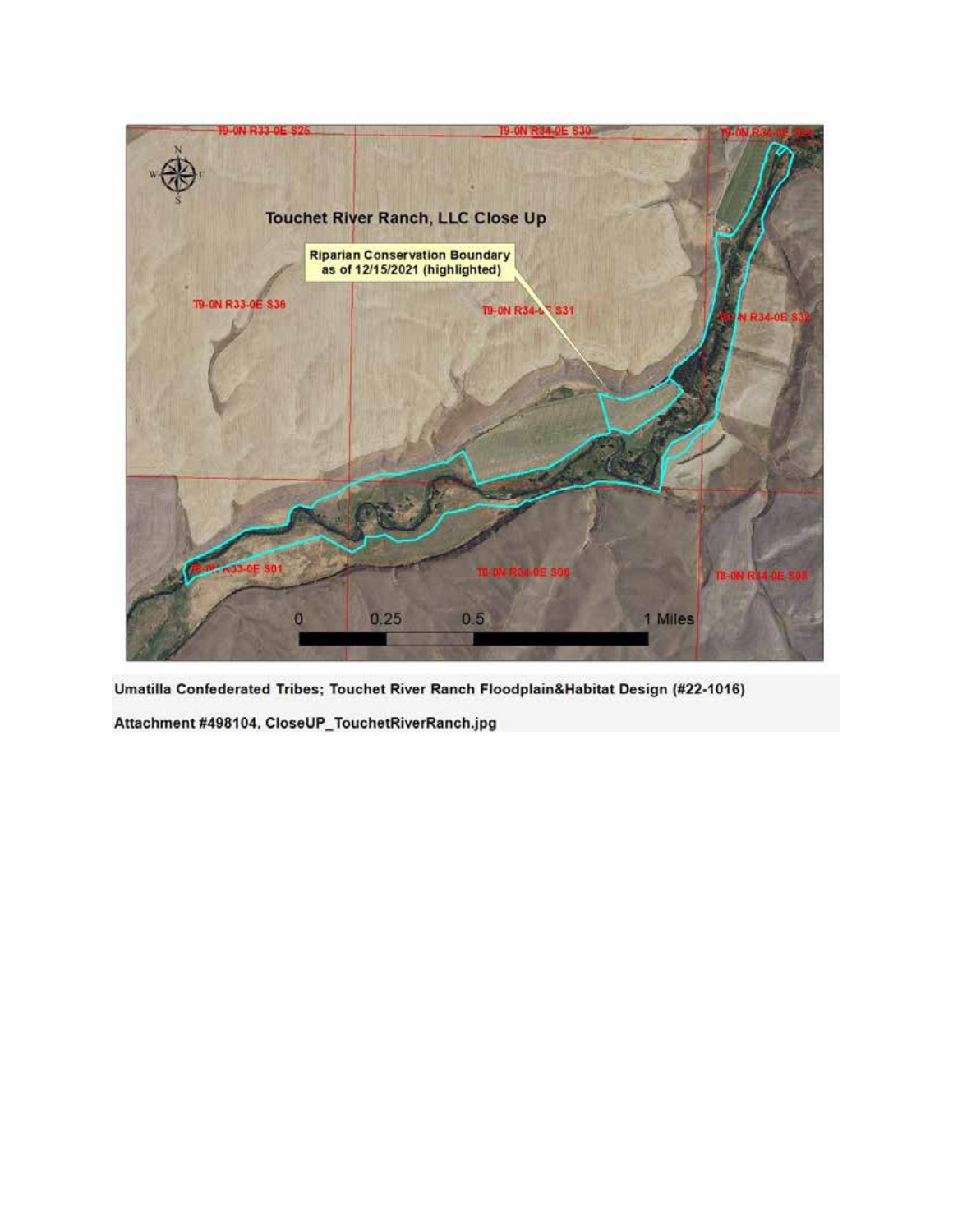

Attachment #499602, Aerial\_Photo\_2019.jpg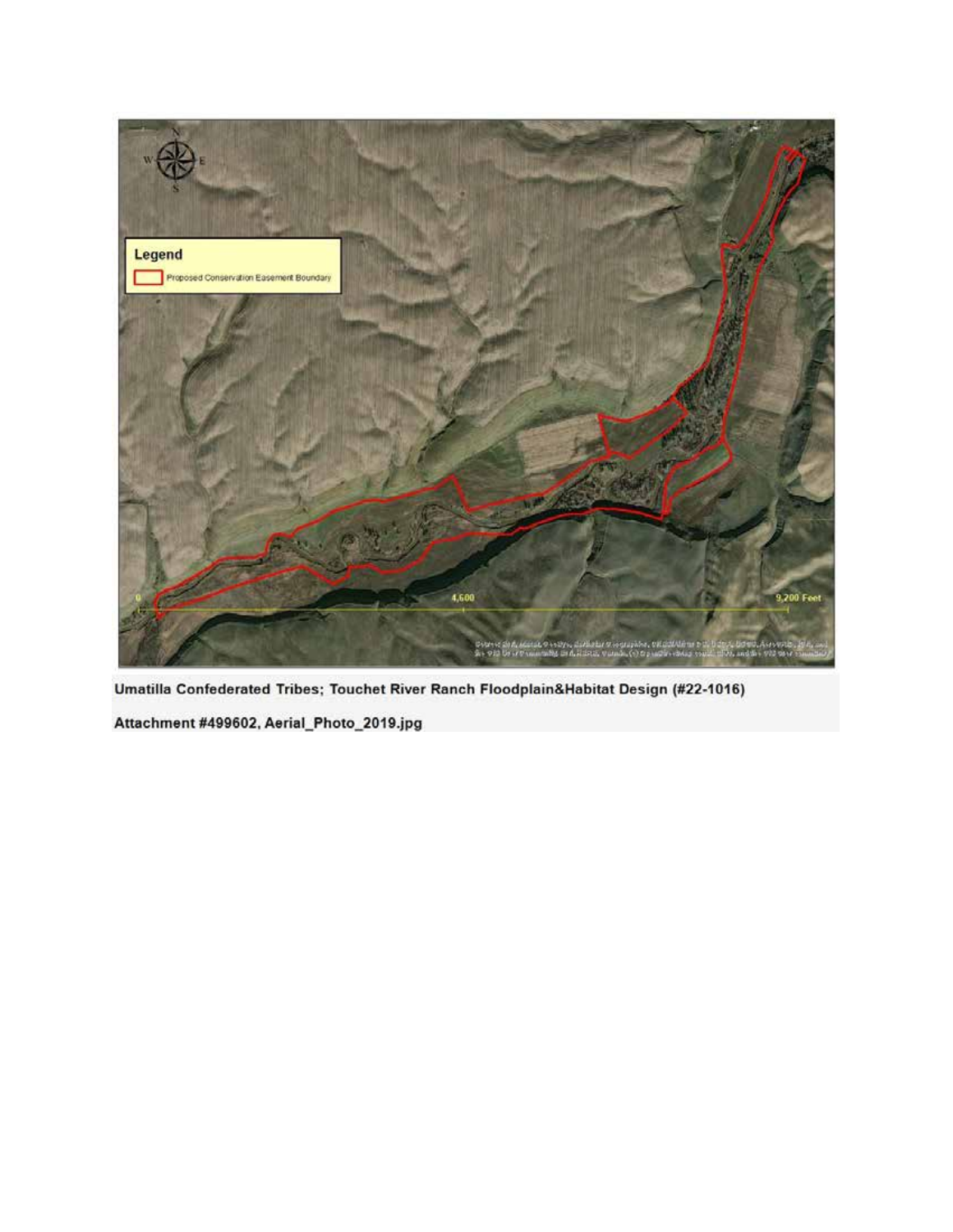

Attachment #498103, AreaMap\_TouchetRiverRaNCH.jpg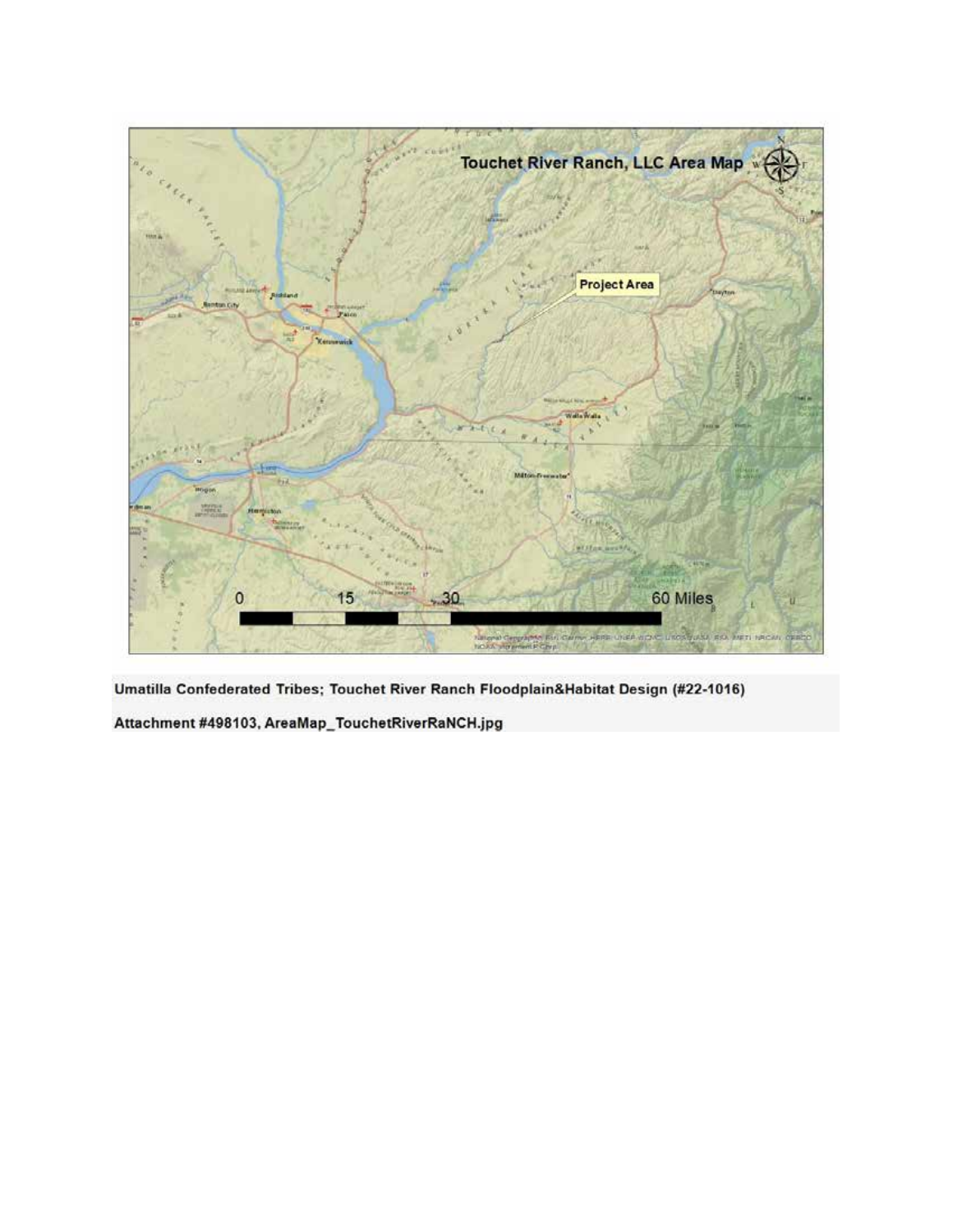

Attachment #499409, CE\_MAP WITH DRY\_AREAS.jpg